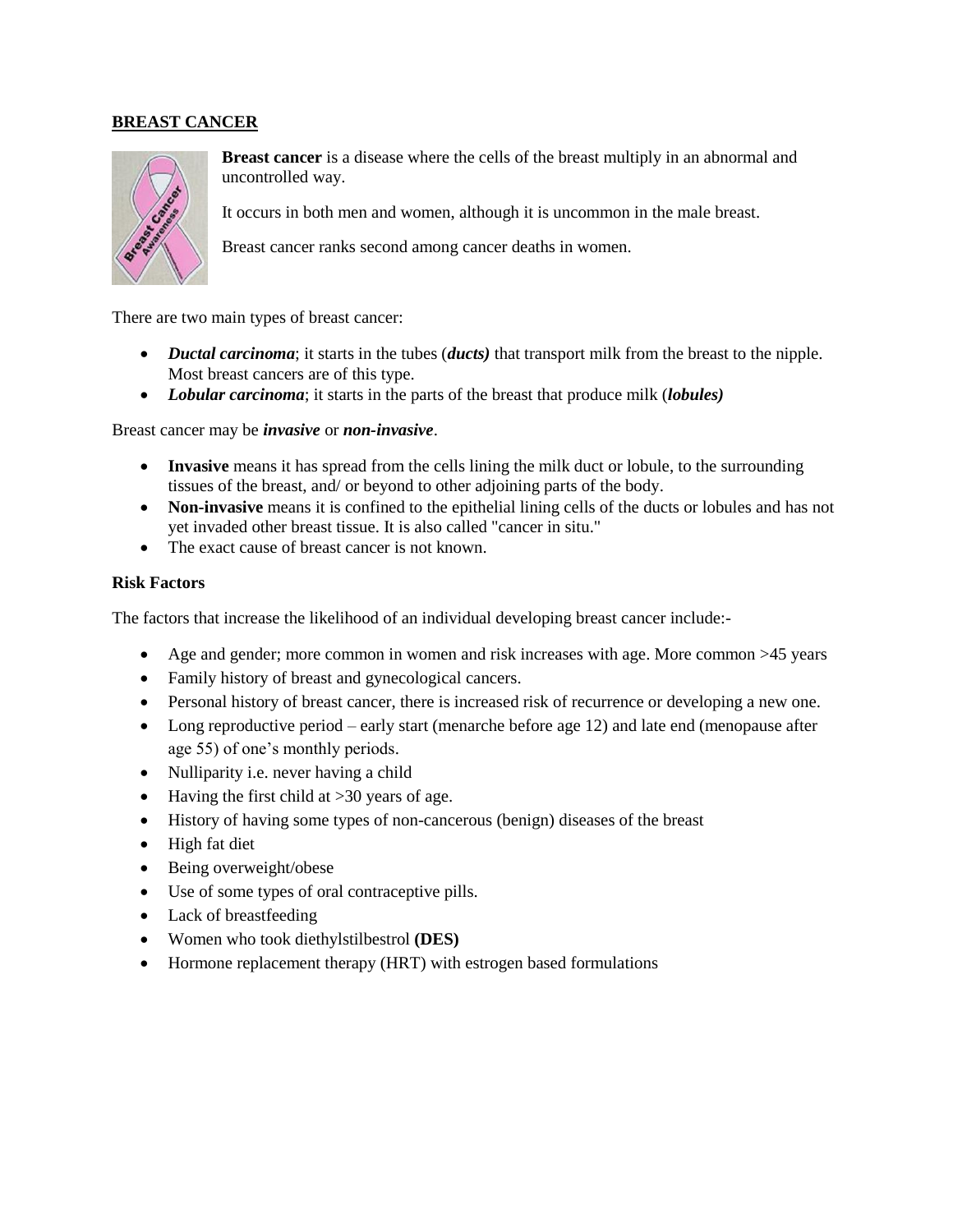### **Symptoms of Breast Cancer**



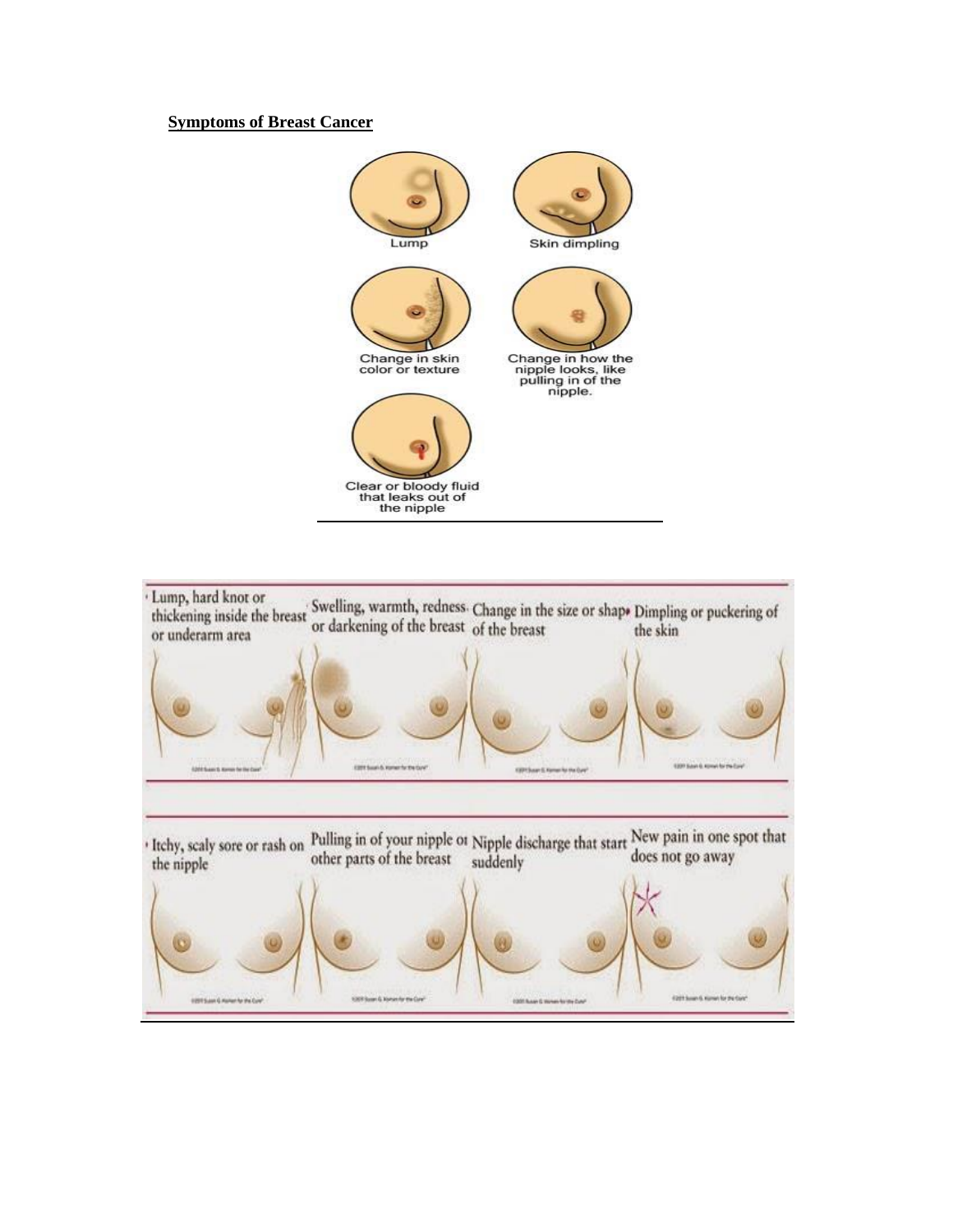

## **Some Symptoms of Advanced (Metastatic) Breast Cancer**

- Shortness of breath/persistent dry cough not associated with other health issues, or a dull pain in the back or side. (lung metastases) - The lungs are a primary site for breast cancer spread.
- Back pain due to vertebral bones involvement.
- Weight loss and loss of appetite (liver metastases)
- Headaches, neurological pain or weakness (brain metastases)

### **Breast screening methods**



### **Breast Cancer Staging**

**Stage 0;** same as "cancer in situ," meaning the cancer has not spread past the ducts or lobules of the breast (the natural boundaries)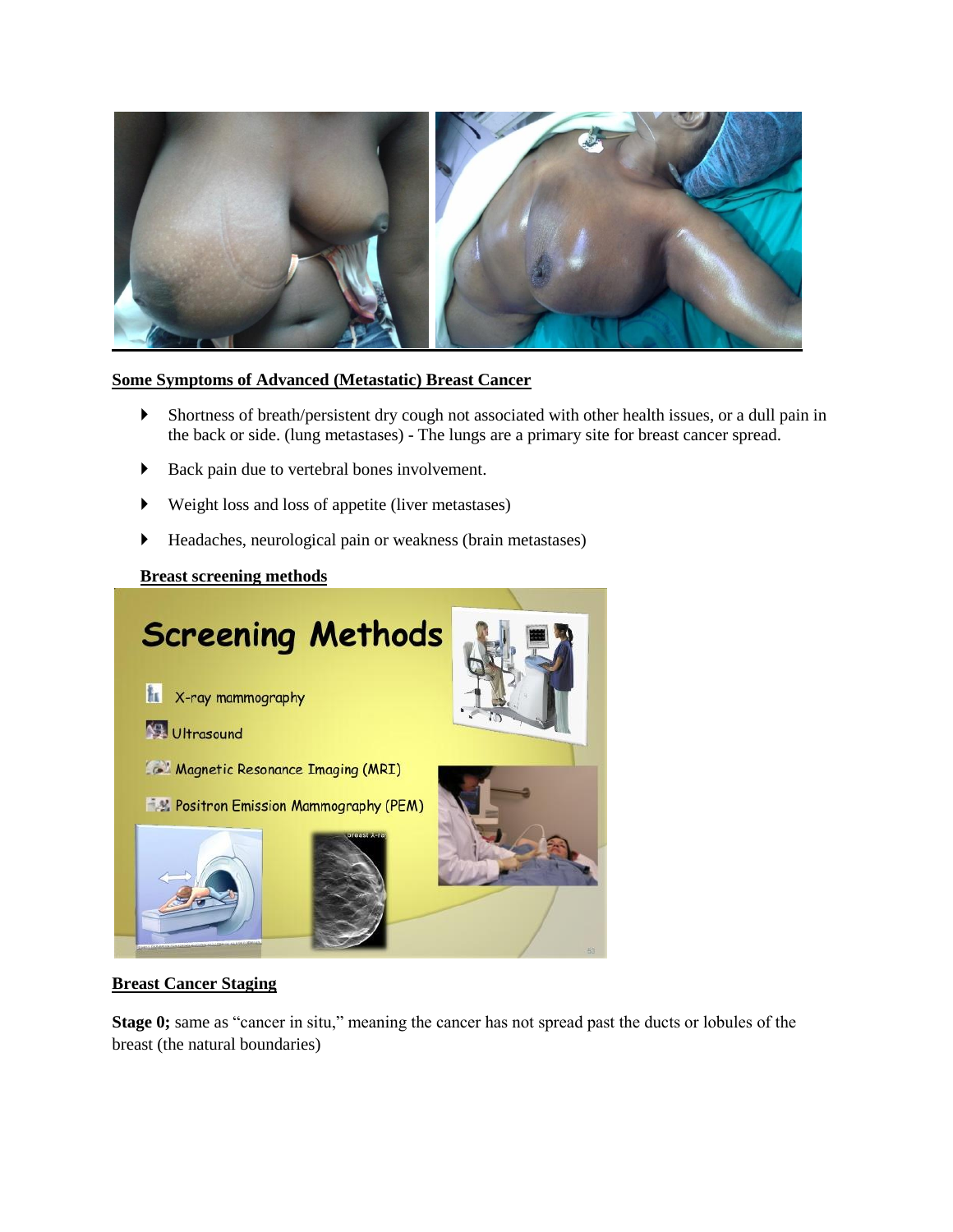

# **Treatment Methods for Breast Cancer**

Treatment includes a combination of modalities as shown below.

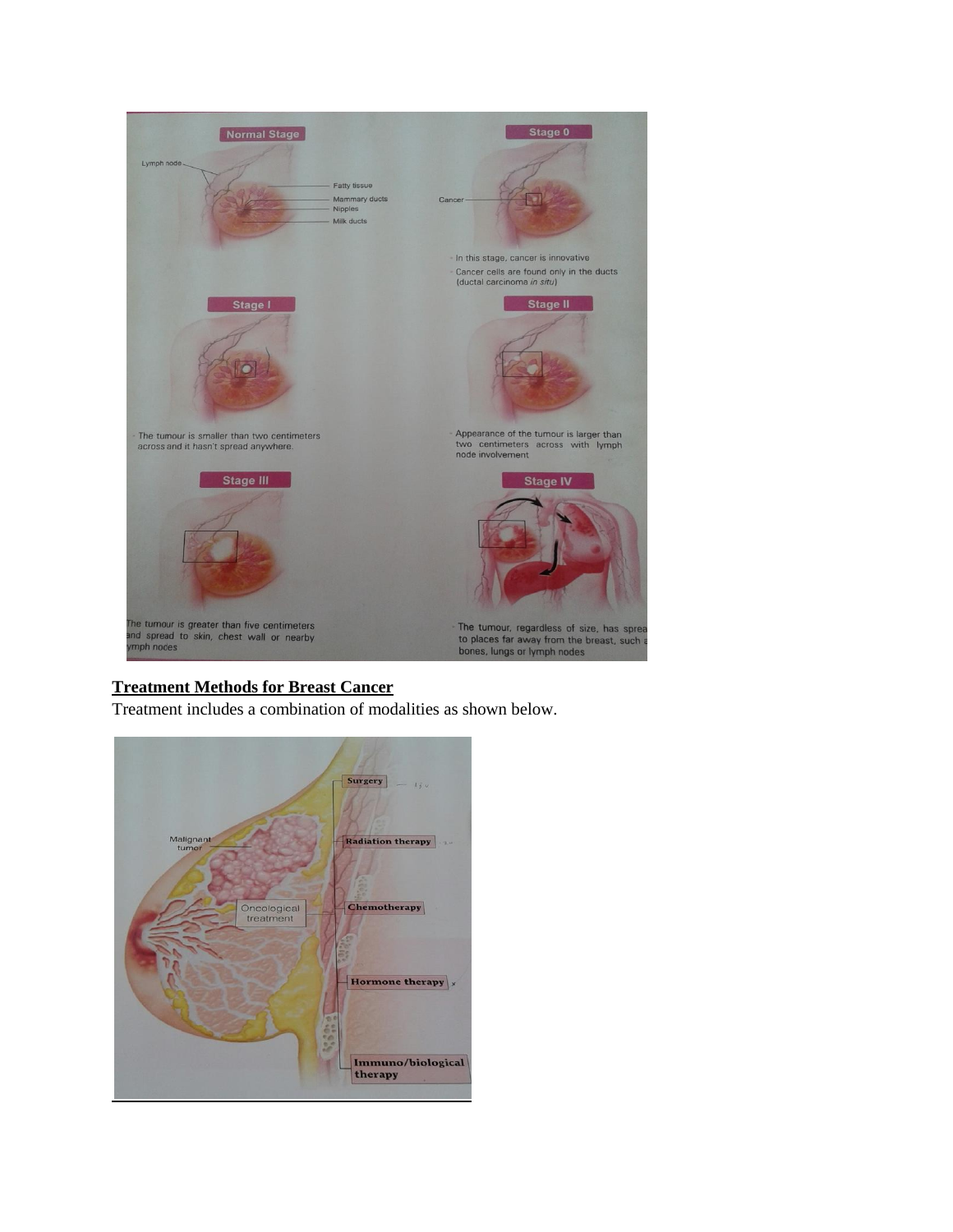- Surgery
	- o Modified Radical mastectomy is the more common treatment.



o Breast conserving treatment is indicated in certain cases. This consists of the resection of the primary tumour with adjacent rim of normal breast tissue, often followed with high quality radiotherapy.



- Adjuvant Therapy; this is treatment given in addition to surgery to reduce the risk of recurrence. It includes:- Radiotherapy
	- Chemotherapy - Hormonal therapy

### **POST MASTECTOMY EXERCISES.**

Immediately after operation you are expected to do the following exercises. They can be performed initially either in bed or in sitting or standing position even with the drainage bottle. To begin with perform the exercises *five times thrice a day*, gradually to increase to 15 six times a day. Thus, by the  $7<sup>th</sup>$ day your shoulder movement should be fully restored. Continue the exercises for one or two months.Some exercises should not be done until drains and sutures (stitches) are removed.

### **The week after surgery**

These tips and exercises listed below should be done for the first 3 to 7 days after surgery. Do not begin until you get the OK from your doctor.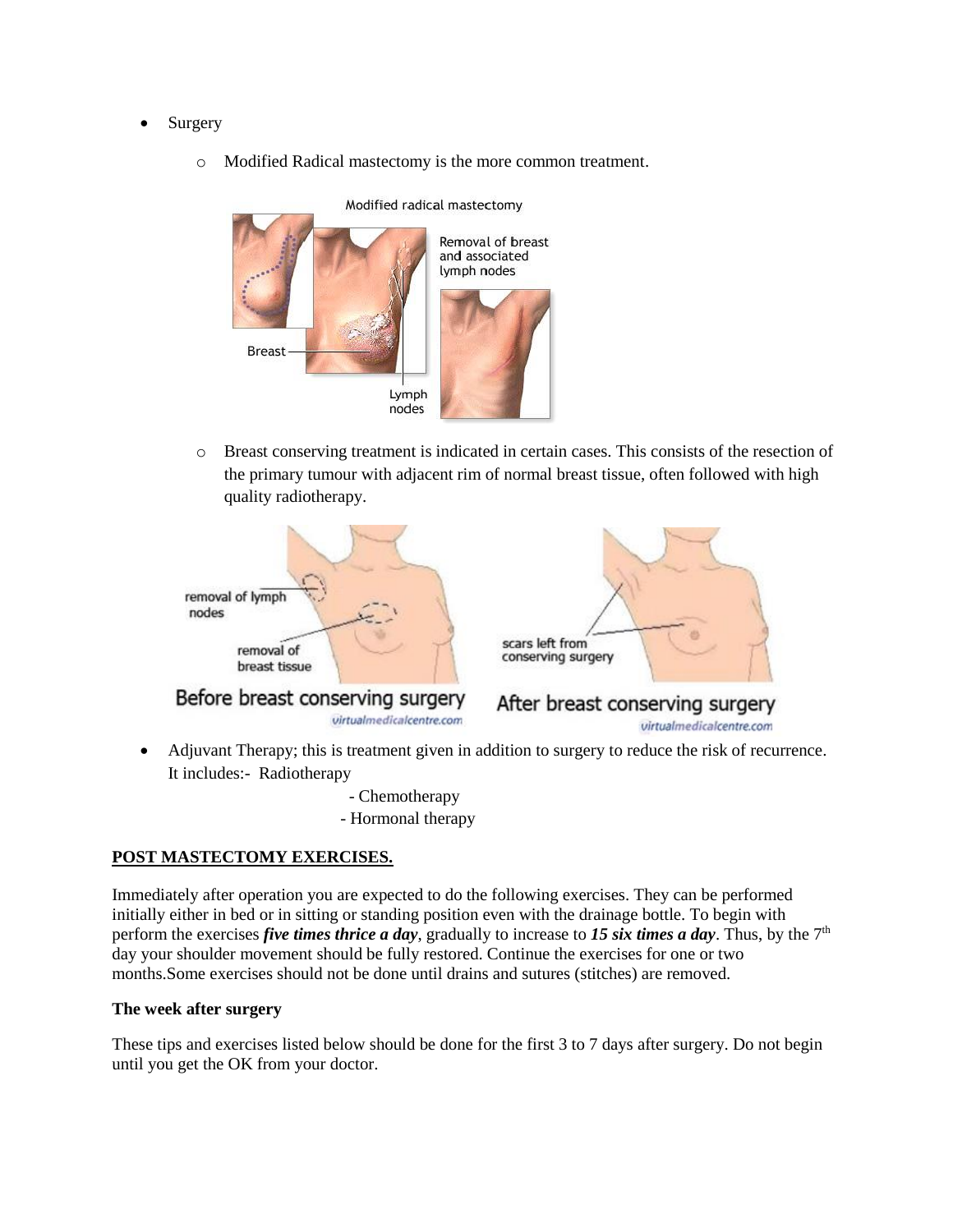- Use your affected arm (on the side where your surgery was) as you normally would when you comb your hair, bathe, get dressed, and eat.
- Lie down and raise your affected arm above the level of your heart for 45 minutes. Do this 2 or 3 times a day. Put your arm on pillows so that your hand is higher than your wrist and your elbow is a little higher than your shoulder. This will help decrease the swelling that may happen after surgery.
- Exercise your affected arm while it is raised above the level of your heart by opening and closing your hand 15 to 25 times. Next, bend and straighten your elbow. Repeat this 3 to 4 times a day. This exercise helps reduce swelling by pumping lymph fluid out of your arm.
- Practice deep breathing exercises (using your diaphragm) at least 6 times a day. Lie down on your back and take a slow, deep breath. Breathe in as much air as you can while trying to expand your chest and abdomen (push your belly button away from your spine). Relax and breathe out. Repeat this 4 or 5 times. This exercise will help maintain normal movement of your chest, making it easier for your lungs to work. Do deep breathing exercises often.
- Do not sleep on your affected arm or lie on that side.

### **Getting started: general guidelines**

- You will feel some tightness in your chest and armpit after surgery. This is normal, and the tightness will decrease as you do your exercises.
- Many women have burning, tingling, numbness, or soreness on the back of the arm and/or on the chest wall. This is because the surgery can irritate some of your nerves. These feelings might increase a few weeks after surgery but they eventually go away.
- It may be helpful to do the exercises after a warm shower when muscles are warm and relaxed. Wear comfortable, loose clothing when doing the exercises.
- Do the movements slowly until you feel a gentle stretch. Hold each stretch at the end of the motion and slowly count to 5. It is normal to feel some pulling as you stretch the skin and muscles that have been shortened because of the surgery. Do not bounce or make any jerky movements when doing any of the exercises. You should not feel pain as you do them, only gentle stretching.
- Be sure to take deep breaths, in and out, as you do each exercise.

### **Exercises to do while lying down**

Do these exercises on a bed or the floor. Lie on your back with your knees and hips bent and your feet flat.

## **Wand exercise (Figure 1)**

This exercise helps increase the ability to move your shoulders forward. You will need a broom handle, yardstick, towel, or other stick-like object to use as the wand in this exercise.

- Hold the wand across your belly in both hands with your palms facing up.
- Lift the wand up over your head as far as you can. Use your unaffected arm to help lift the wand until you feel a stretch in your affected arm.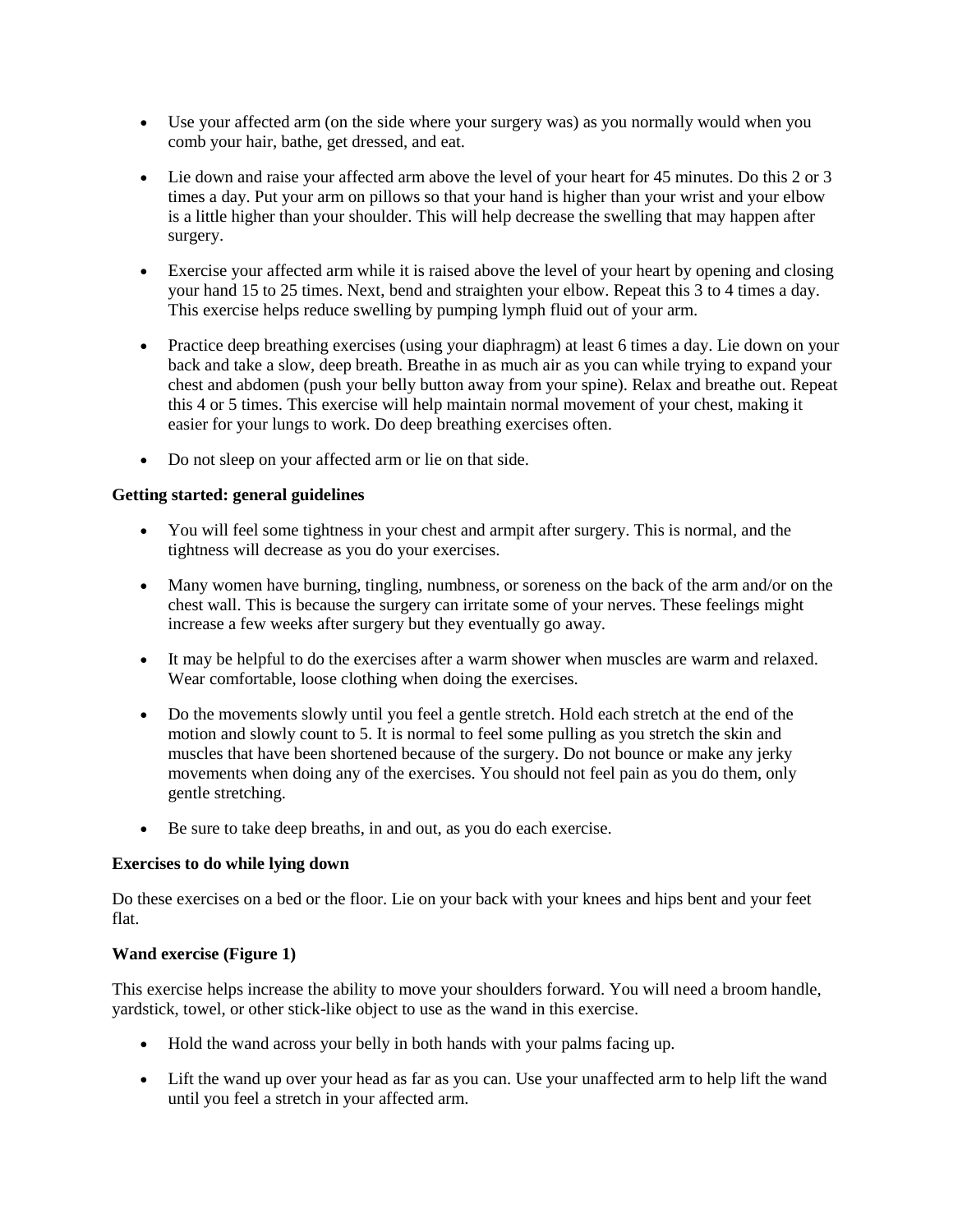

• Hold for 5 seconds. Lower arms and repeat 5 to 7 times.



Figure 1

### **Elbow winging (Figure 2)**

This exercise helps increase the movement in the front of your chest and shoulder. It may take many weeks of regular exercise before your elbows will get close to the bed or floor.

- Clasp your hands behind your neck with your elbows pointing toward the ceiling.
- Move your elbows apart and down toward the bed or floor.Repeat 5 to 7 times.





Figure 2

#### **Exercises to do while sitting up**

### **Shoulder blade stretch (Figure 3)**

This exercise helps increase your shoulder blade movement.

- Sit in a chair very close to a table with your back against the back of the chair. Place the unaffected arm on the table with your elbow bent and palm down. Do not move this arm during the exercise.
- Place the affected arm on the table, palm down, with your elbow straight.Without moving your trunk, slide the affected arm forward, toward the opposite side of the table. You should feel your shoulder blade move as you do this.Relax your arm and repeat 5 to 7 times.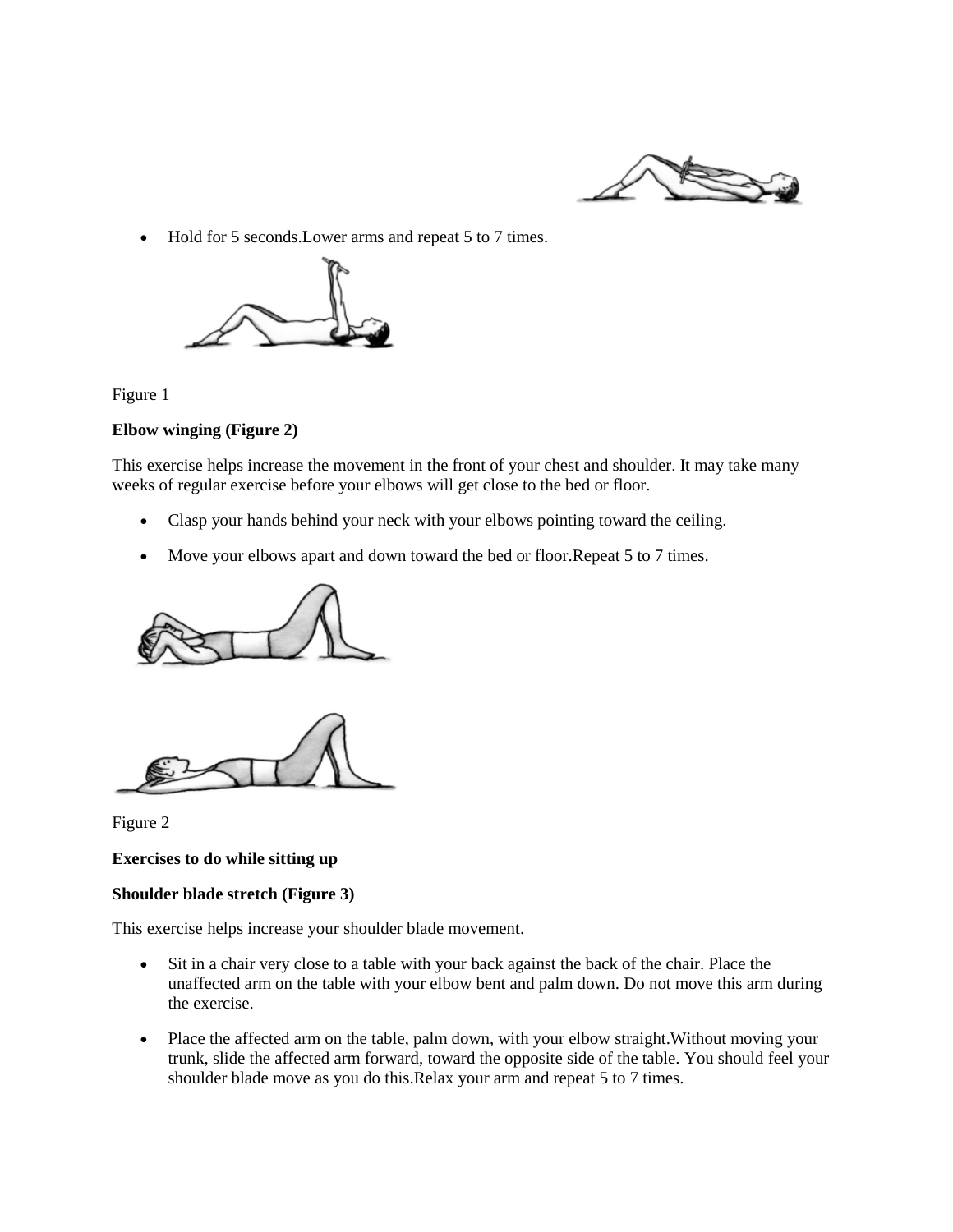

Figure 3

### **Shoulder blade squeeze (Figure 4)**

This exercise also helps increase shoulder blade movement.

- Facing straight ahead, sit in a chair in front of a mirror. Do not rest against the back of the chair. Your arms should be at your sides with your elbows bent.
- Squeeze your shoulder blades together, bringing your elbows behind you. Keep your shoulders level as you do this. Do not lift your shoulders up toward your ears. Return to the starting position and repeat 5 to 7 times.



Figure 4

### **Side bending (Figure 5)**

This exercise helps increase movement of your trunk and body.

- Sit in a chair and clasp your hands together in front of you. Lift your arms slowly over your head, straightening your arms.
- When your arms are over your head, bend your trunk to the right. Bend at your waist and keep your arms overhead. Return to the starting position and bend to the left.Repeat 5 to 7 times.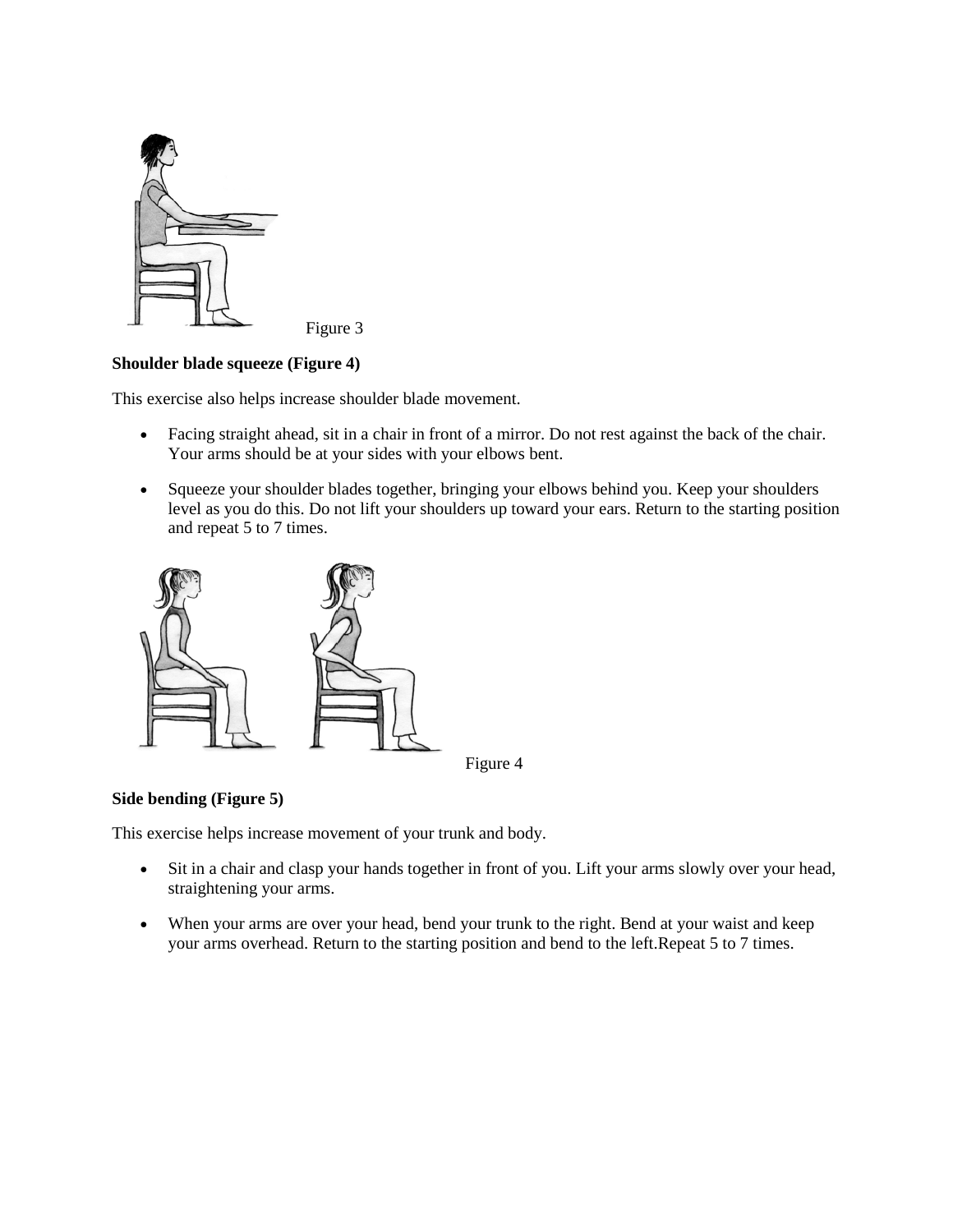

### Figure 5

# **Exercises to do while standing**

## **Chest wall stretch (Figure 6)**

This exercise helps stretch your chest.

- Stand facing a corner with your toes about 8 to 10 inches from the corner. Bend your elbows and put your forearms on the wall, one on each side of the corner. Your elbows should be as close to shoulder height as possible.
- Keep your arms and feet in place and move your chest toward the corner. You will feel a stretch across your chest and shoulders. Return to the starting position and repeat 5 to 7 times. You may find it more comfortable to stretch one arm at a time. Be sure you keep your shoulders dropped far away from your ears as you do this stretch.





## **Shoulder stretch (Figure 7)**

This exercise helps increase the mobility in your shoulder.

- Stand facing the wall with your toes about 8 to 10 inches from the wall. Put your hands on the wall. Use your fingers to "climb the wall," reaching as high as you can until you feel a stretch.Return to the starting position and repeat 5 to 7 times.
- You may find it easier to raise one arm at a time. Be sure you keep your shoulders dropped far away from your ears as you raise your arms.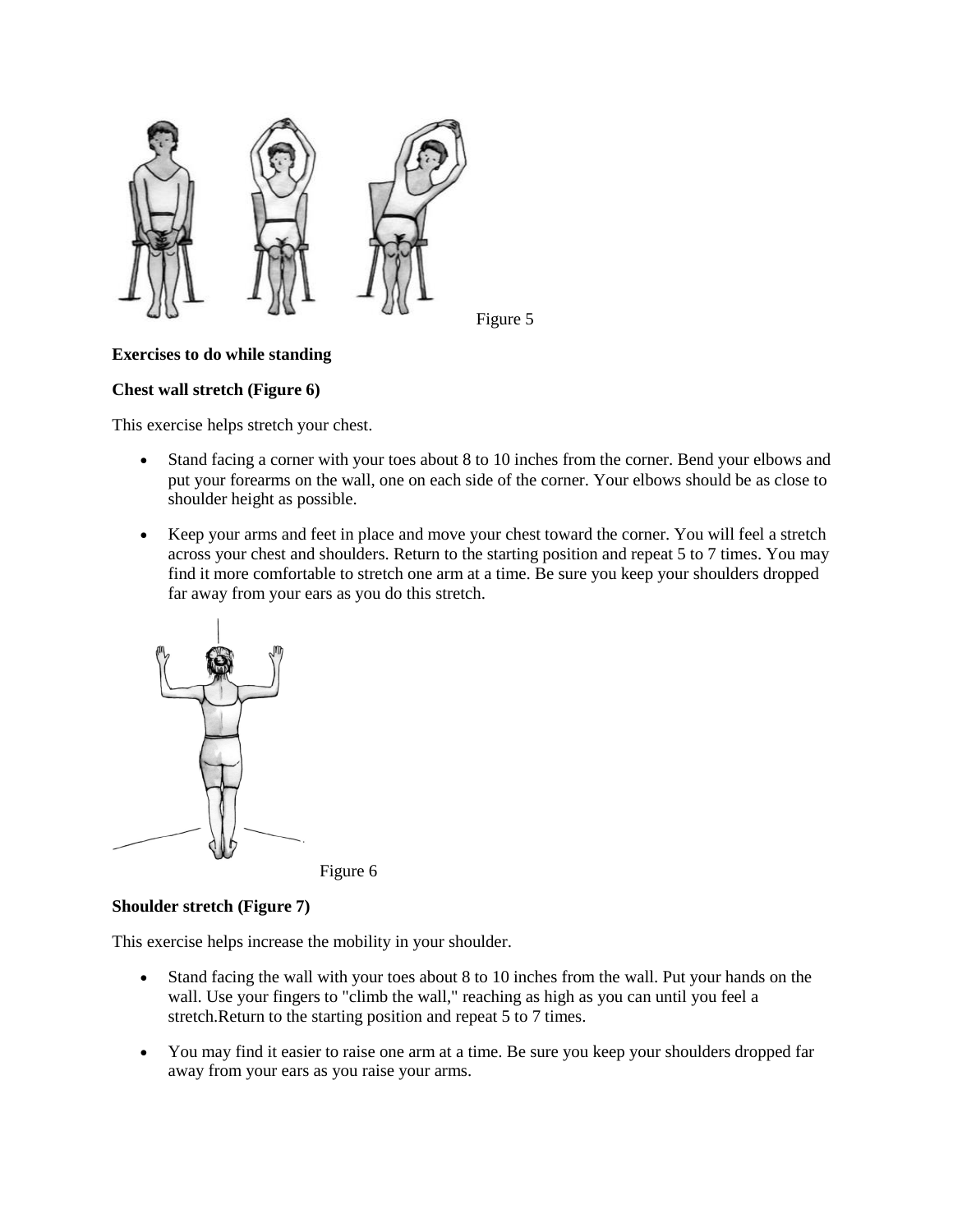

These exercises will strengthen the muscles on the operated side and enable you to gradually resume your activities of daily life. The completeness and grace of the body can be restored by wearing a prosthesis which helps you restore the body balance, provides protection to the operation site and restores selfconfidence.

The breast prosthesis initially for 4-6 weeks or until 2 weeks after radiation should be a simple breast shaped cotton pad as the area is very tender. To learn to make one you should consult the occupational therapist after all the stitches have been removed.

For the fitting of prosthesis one must come in person and come with the right kind of brassier. The brassier should have a firm elastic belt under the bust and the cups should be joined at the centre. Prosthesis can only be fitted once the wound has completely healed.

After mastectomy the patient must undergo radiation and/or chemotherapy to control the disease effectively.

### **Things to keep in mind**

Start exercising slowly and increase it as you are able. Stop exercising and talk to your doctor right away if you:

- Get weaker, start losing your balance, or start falling
- Have pain that gets worse
- Have new heaviness, aching, tightness, or other strange sensations in your arm
- Have unusual swelling or swelling gets worse
- Have headaches, dizziness, blurred vision, new numbness, or tingling in your arms or chest.

#### **Lifelong precautions.**

- 1. When trimming cuticles, take extra care not to tear hangnails and never pick on them.
- 2. If prone to dermatitis or chapped skin, wear rubber gloves while doing dishes and apply hand cream frequently.
- 3. When reaching into hot oven be sure you have your hand and arm well protected by oven mitt.